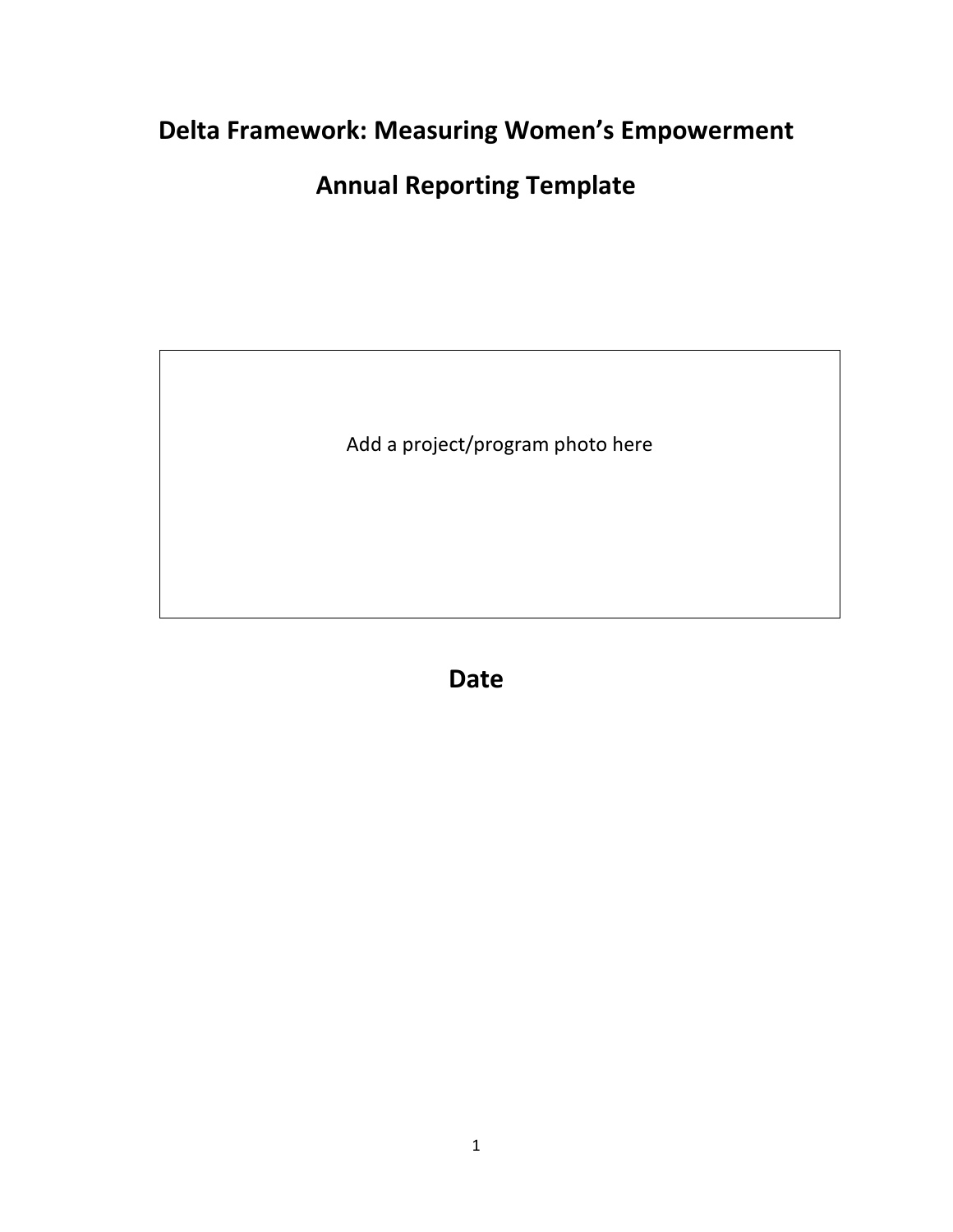# 1.Introduction

Start with aims of the Delta Sustainability Framework. Provide background to the project and rationale for monitoring women's empowerment in agriculture programing in general and in the cotton/coffee value chain in specific.

# 2. Sampling

Describe the sample size, farmers and villages/communities selected for monitoring and how they were selected. Describe briefly who collected the data, who conducted the analysis, and the time period in which the monitoring was conducted.

# 3. Findings

## 3.1. Women's Empowerment (Smallholder Farm/Large Farm)

| Women's Empowerment Score            |                                              |                                   |            |
|--------------------------------------|----------------------------------------------|-----------------------------------|------------|
| % of women achieving empowerment     |                                              |                                   |            |
| Mean empowerment score for all women |                                              |                                   |            |
| N                                    |                                              |                                   |            |
| Mean empowerment score for           |                                              |                                   |            |
| disempowered women                   |                                              |                                   |            |
| N                                    |                                              |                                   |            |
| <b>Domain</b>                        | <b>Indicator</b>                             | % of women achieving<br>indicator |            |
|                                      |                                              | Smallholder                       | Large farm |
|                                      | % women with high levels<br>of self-efficacy |                                   |            |
| Leadership                           | % women with confidence                      |                                   |            |
|                                      | in communication &                           |                                   |            |
|                                      | negotiation skills                           |                                   |            |
|                                      | % women who could work                       |                                   |            |
|                                      | collectively in community                    |                                   |            |
|                                      | to achieve common goals                      |                                   |            |
| <b>Decision-making</b>               | % women who are equally                      |                                   |            |
|                                      | able to input into                           |                                   |            |
|                                      | productive decisions                         |                                   |            |
|                                      | % women who                                  |                                   |            |
|                                      | meaningfully participated                    |                                   |            |
|                                      | in decision-making in the                    |                                   |            |
|                                      | workplace or home                            |                                   |            |
| <b>Control of economic assets</b>    | % women with ownership                       |                                   |            |
|                                      | or control productive asset                  |                                   |            |
|                                      | % women demonstrate                          |                                   |            |
|                                      | gender equitable attitudes                   |                                   |            |
|                                      | to control of economic                       |                                   |            |
|                                      | assets                                       |                                   |            |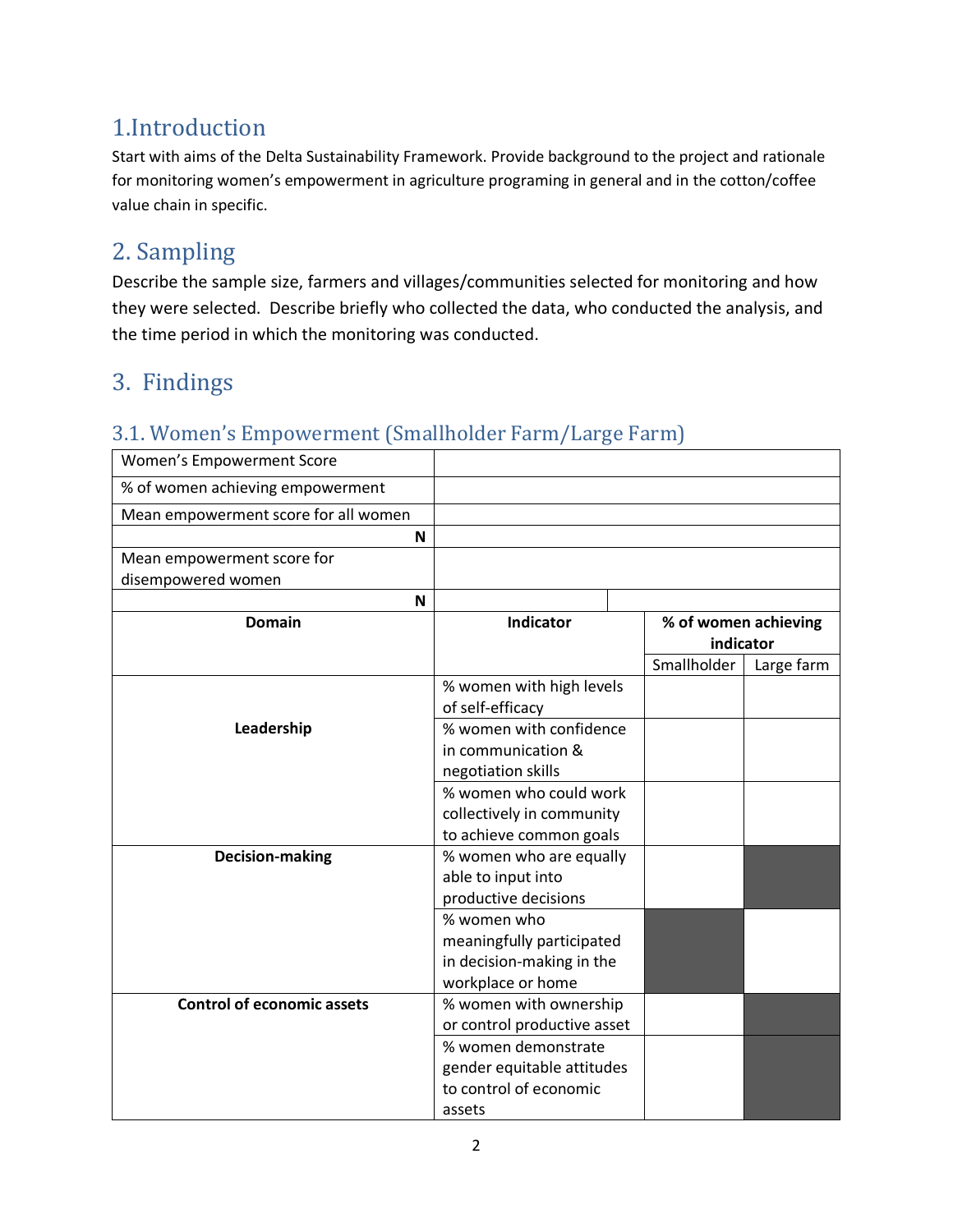| Gender equality in the workplace | Large farms with at least<br>one policy pertaining to<br>gender       |  |
|----------------------------------|-----------------------------------------------------------------------|--|
|                                  | % women demonstrate<br>gender equitable attitudes<br>in the workplace |  |

Discuss the findings by comparing data in each of the domains.

#### **Gender Parity**

|             | <b>Gender Parity Indicators</b>                                |                           |             |   |   |  |  |
|-------------|----------------------------------------------------------------|---------------------------|-------------|---|---|--|--|
| Domain      | <b>Indicator</b>                                               |                           | % achieving |   |   |  |  |
|             |                                                                |                           | indicator   |   |   |  |  |
|             |                                                                | Smallholder<br>Large farm |             |   |   |  |  |
|             |                                                                | F                         | М           | F | М |  |  |
|             | With high levels of self-efficacy                              |                           |             |   |   |  |  |
|             | With confidence in communication & negotiation skills          |                           |             |   |   |  |  |
| Leadership  | Who could work collectively in community to achieve common     |                           |             |   |   |  |  |
|             | goals                                                          |                           |             |   |   |  |  |
| Decision-   | Who are equally able to input into productive decisions        |                           |             |   |   |  |  |
| making      | Who are able to meaningfully participate in decision-making in |                           |             |   |   |  |  |
|             | the workplace or home                                          |                           |             |   |   |  |  |
| Control of  | With ownership or control productive asset                     |                           |             |   |   |  |  |
| economic    | Demonstrating gender equitable attitudes to control of         |                           |             |   |   |  |  |
| assets      | economic assets                                                |                           |             |   |   |  |  |
| Gender      | Gender policy in place in the workplace                        |                           |             |   |   |  |  |
| equality in |                                                                |                           |             |   |   |  |  |
| the         | Demonstrating gender equitable attitudes in the workplace      |                           |             |   |   |  |  |
| workplace   |                                                                |                           |             |   |   |  |  |

Discuss the data highlighting differences between women and men farmers and their implications on farmers' participation in agriculture/crop production/the value chain. Also compare data between the smallholder and large farm types.

## 3.2. Leadership (Smallholder Farm/Large Farm)

- Include and discuss percentages for each of the sub-categories under this domain e.g. self-efficacy; communication and negotiation skills; and collective action. Provide comparative analysis of women and men reporting levels of self-efficacy (confidence in achieving their set goals) their communication and negotiation skills; and their confidence and ability to take collectively action (working with others in community) to achieve common goals.
- Incorporate graphs/charts to present data.
- Construct a separate graph for men and women for each of the three domains of change showing progress in each of the individual domains.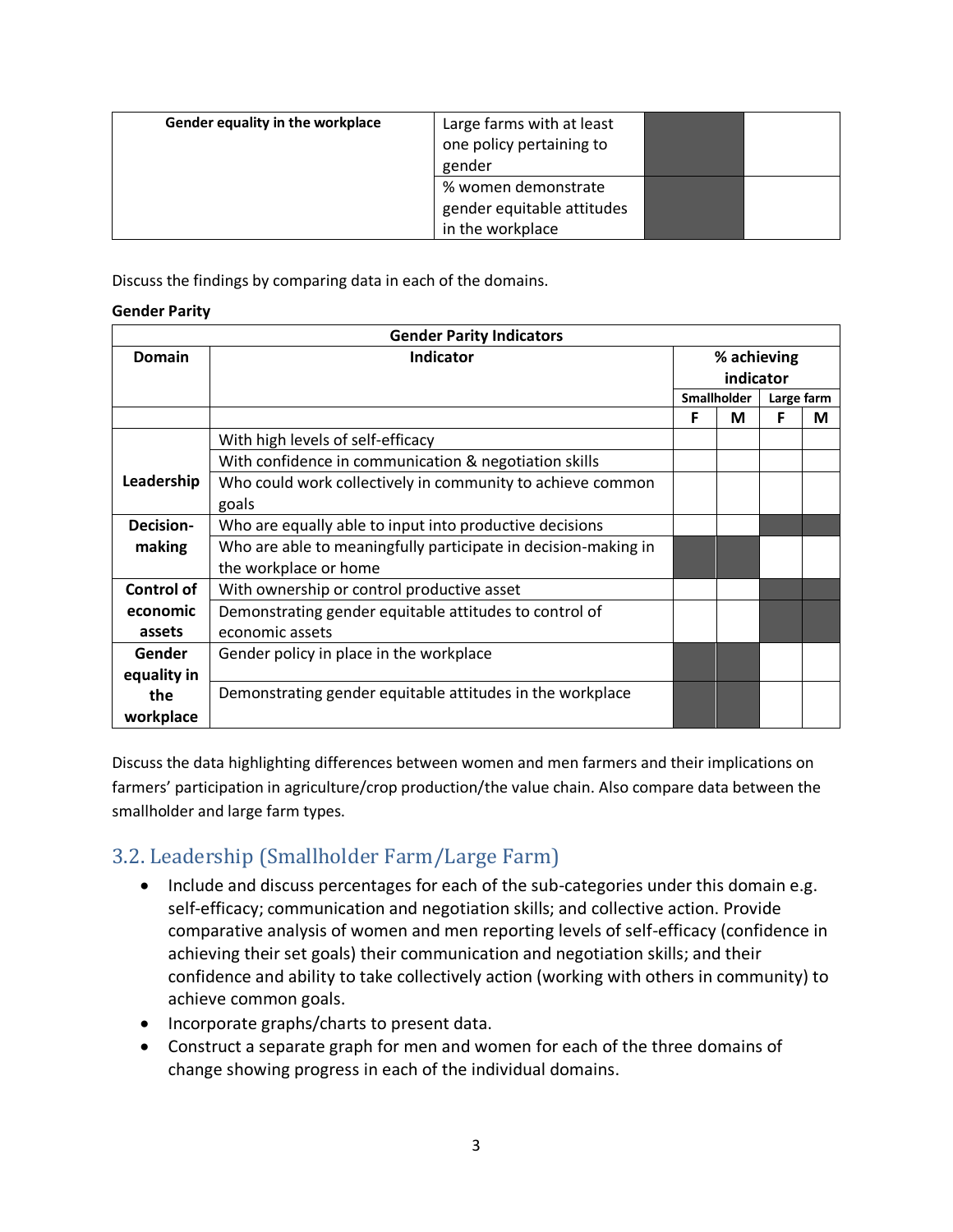#### **REFLECT and summarize: What is happening?**

In what domain of change are women farmers and men farmers making relatively *more progress*?

In which domain of change are women farmers and men farmers making *relatively less progress?*

Where are the gaps?

What do Field Facilitators' (data collectors') NOTES tell you about *why* some domains of change are progressing more than others? Refer to the 'Comments/observations' field of the "Feedback Data collection" section for specific examples to explain the broad trends.

#### **3.2.1. Women's Self-efficacy**

#### Statements of self-confidence, by sex of farmer

| Female farmer                                                      |             |                 |          | Male farmer               |  |          |
|--------------------------------------------------------------------|-------------|-----------------|----------|---------------------------|--|----------|
|                                                                    |             | ℅               |          |                           |  |          |
| Farmers who express self-efficacy in the                           | Smallholder | Large farm      |          | Large farm<br>Smallholder |  |          |
| statements below                                                   |             |                 |          |                           |  |          |
| Women farmers' level of agreement with statements of self-efficacy |             |                 |          |                           |  |          |
| Statements of self-efficacy                                        | Strongly    | <b>Disagree</b> | Neither  | Agree                     |  | Strongly |
|                                                                    | disagree    |                 | agree or |                           |  | agree    |
|                                                                    |             |                 | disagree |                           |  |          |
| %                                                                  |             |                 |          |                           |  |          |
| I will be able to achieve most of the goals                        |             |                 |          |                           |  |          |
| that I have set for myself                                         |             |                 |          |                           |  |          |
|                                                                    |             |                 |          |                           |  |          |
| I am confident that I can perform                                  |             |                 |          |                           |  |          |
| effectively on many different tasks                                |             |                 |          |                           |  |          |
| N                                                                  |             |                 |          |                           |  |          |
| Men farmers' level of agreement with statements of self-efficacy   |             |                 |          |                           |  |          |
| I will be able to achieve most of the goals                        |             |                 |          |                           |  |          |
| that I have set for myself                                         |             |                 |          |                           |  |          |
| I am confident that I can perform                                  |             |                 |          |                           |  |          |
| effectively on many different tasks                                |             |                 |          |                           |  |          |
| N                                                                  |             |                 |          |                           |  |          |

#### **3.2.2. Women farmers' communication and negotiation skills**

Statement of confidence on communication and negotiation skills

| - -- -<br>rmer | n n r<br>וטו<br>v<br>. –<br>c |
|----------------|-------------------------------|
|                | п.<br>70                      |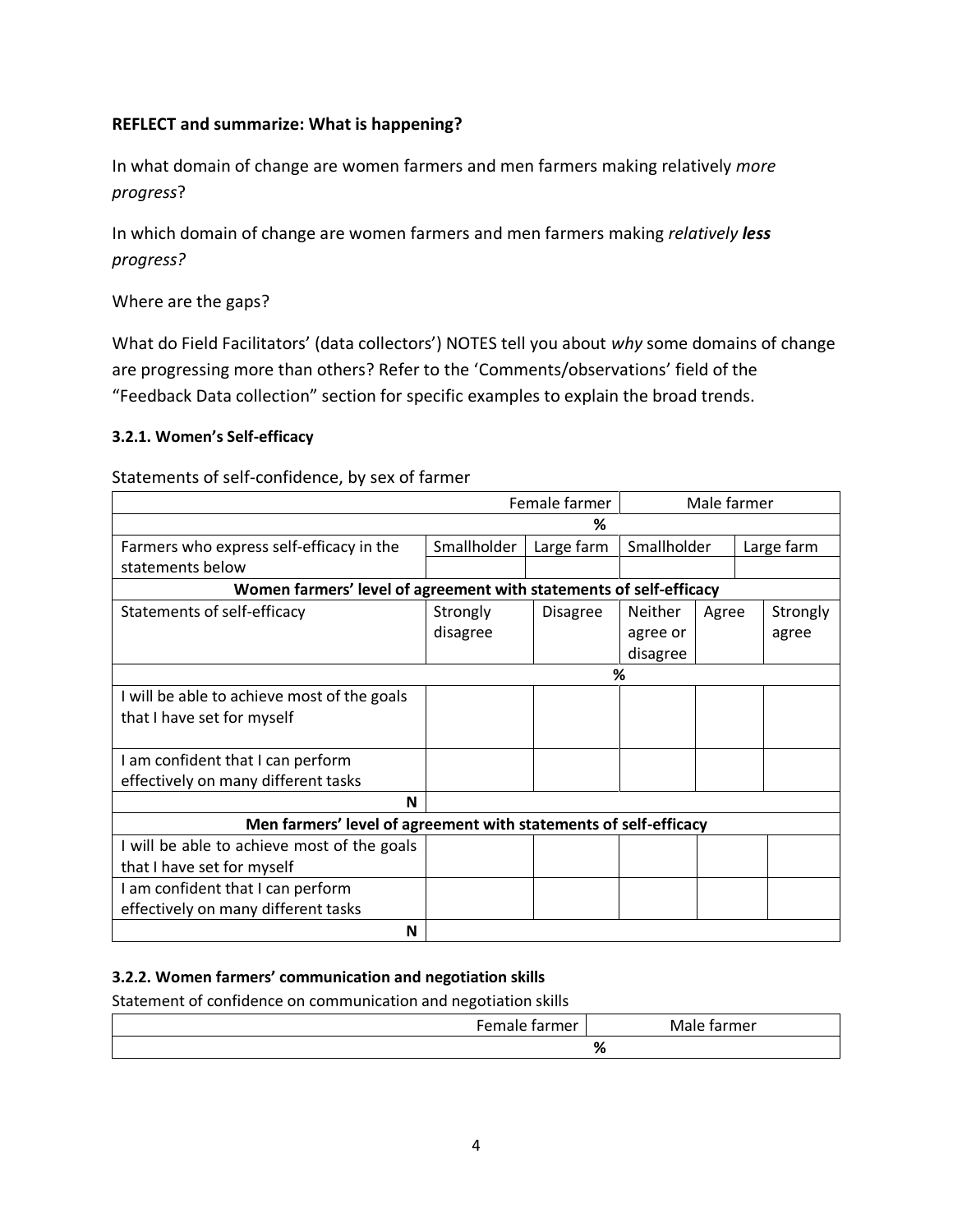| Farmers who express confidence in<br>communication and negotiation<br>skills             |            |           |           |           |           |
|------------------------------------------------------------------------------------------|------------|-----------|-----------|-----------|-----------|
| Women farmers' level of confidence on statements of communication and negotiation skills |            |           |           |           |           |
| Statements of self-efficacy                                                              | Not at all | Somewhat  | Fairly    | Very      | Extremely |
|                                                                                          | confident  | confident | confident | confident | confident |
|                                                                                          |            |           | %         |           |           |
| Speak up in the household regarding<br>own needs and requirements                        |            |           |           |           |           |
| Speak up in public (e.g. local council,                                                  |            |           |           |           |           |
| NGOs, markets, government, service                                                       |            |           |           |           |           |
| providers) regarding own needs and                                                       |            |           |           |           |           |
| requirements                                                                             |            |           |           |           |           |
| Speak up in public to help decide on                                                     |            |           |           |           |           |
| infrastructure (small wells, roads,                                                      |            |           |           |           |           |
| water supplies) being built in your                                                      |            |           |           |           |           |
| community (only for smallholder                                                          |            |           |           |           |           |
| farm)                                                                                    |            |           |           |           |           |
| Speak up in public regarding gender                                                      |            |           |           |           |           |
| issues (e.g. women's rights, access to                                                   |            |           |           |           |           |
| common resources) (only for                                                              |            |           |           |           |           |
| smallholder farm)                                                                        |            |           |           |           |           |
| Speak up at workplace regarding                                                          |            |           |           |           |           |
| gender issues (e.g. women's rights,                                                      |            |           |           |           |           |
| access to common resources) (only                                                        |            |           |           |           |           |
| for large farm)                                                                          |            |           |           |           |           |
| Speak up in public to protest the                                                        |            |           |           |           |           |
| misbehavior of authorities or elected                                                    |            |           |           |           |           |
| officials (only for smallholder farm)                                                    |            |           |           |           |           |
| Speak up at workplace to protest the                                                     |            |           |           |           |           |
| misbehavior of co-workers or higher                                                      |            |           |           |           |           |
| authorities (only for large farm)                                                        |            |           |           |           |           |
| N                                                                                        |            |           |           |           |           |

#### **3.2.3. Collective action**

Statement of agreement on collective action

|                                                                                       |            | Female farmer |           |           | Male farmer |  |
|---------------------------------------------------------------------------------------|------------|---------------|-----------|-----------|-------------|--|
|                                                                                       |            |               | %         |           |             |  |
| Farmers who could work collectively                                                   |            |               |           |           |             |  |
| with others in community to achieve                                                   |            |               |           |           |             |  |
| a common goal                                                                         |            |               |           |           |             |  |
| Women farmers' agreement on statements on working with others to achieve common goals |            |               |           |           |             |  |
| Statements of self-efficacy                                                           | Not at all | Somewhat      | Fairly    | Very      | Extremely   |  |
|                                                                                       | confident  | confident     | confident | confident | confident   |  |
| %                                                                                     |            |               |           |           |             |  |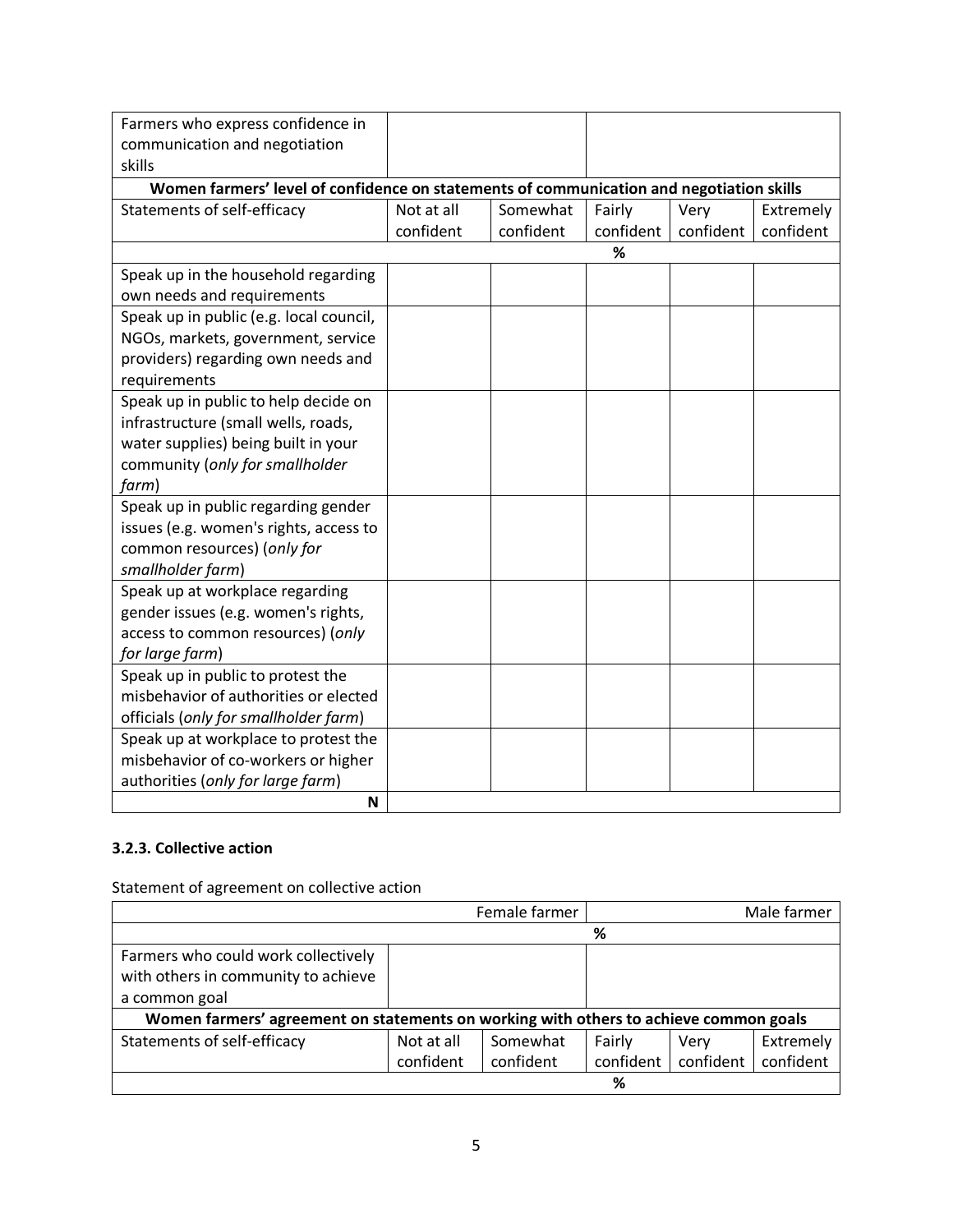| I could collaborate with other                                                      |  |  |  |  |  |
|-------------------------------------------------------------------------------------|--|--|--|--|--|
| members of the community to                                                         |  |  |  |  |  |
| address a community need                                                            |  |  |  |  |  |
| I actively participate in a group with                                              |  |  |  |  |  |
| other members of the community to                                                   |  |  |  |  |  |
| address a community need                                                            |  |  |  |  |  |
| Men farmers' agreement on statements on working with others to achieve common goals |  |  |  |  |  |
| N                                                                                   |  |  |  |  |  |
| I could collaborate with other                                                      |  |  |  |  |  |
| members of the community to                                                         |  |  |  |  |  |
| address a community need                                                            |  |  |  |  |  |
| I actively participate in a group with                                              |  |  |  |  |  |
| other members of the community to                                                   |  |  |  |  |  |
| address a community need                                                            |  |  |  |  |  |
| N                                                                                   |  |  |  |  |  |

## 3.3. Decision-making (Smallholder Farm/Large Farm)

- Provide comparative analysis of women's (and men's) equal participation and contribution towards productive decisions for the smallholder farm context. Highlight the areas/activities where women farmers are able to contribute/participate the most in household production decision-making. Also highlight the areas/activities where women's participation is minimal / nil and needs improvement.
- Provide comparative analysis of women's (and men's) equal participation and contribution towards input into workplace decisions for the large farm context. Highlight the areas/activities where women (seasonal field workers/permanent field workers/ office staff/business employees) are able to contribute/input the most into workplace decision-making. Also highlight the areas/activities where women's participation is minimal/ nil and needs improvement.
- Incorporate graphs/charts to present data.
- Construct a separate graph for men and women showing status/progress.

### **REFLECT and summarize: What is happening?**

In which areas/activities are women farmers / women field workers (seasonal/permanent) / office staff/business employees making relatively *more inputs*?

In which areas/activities are women farmers / women field workers (seasonal/permanent) / office staff/business employees making *relatively less inputs?*

Where are the gaps?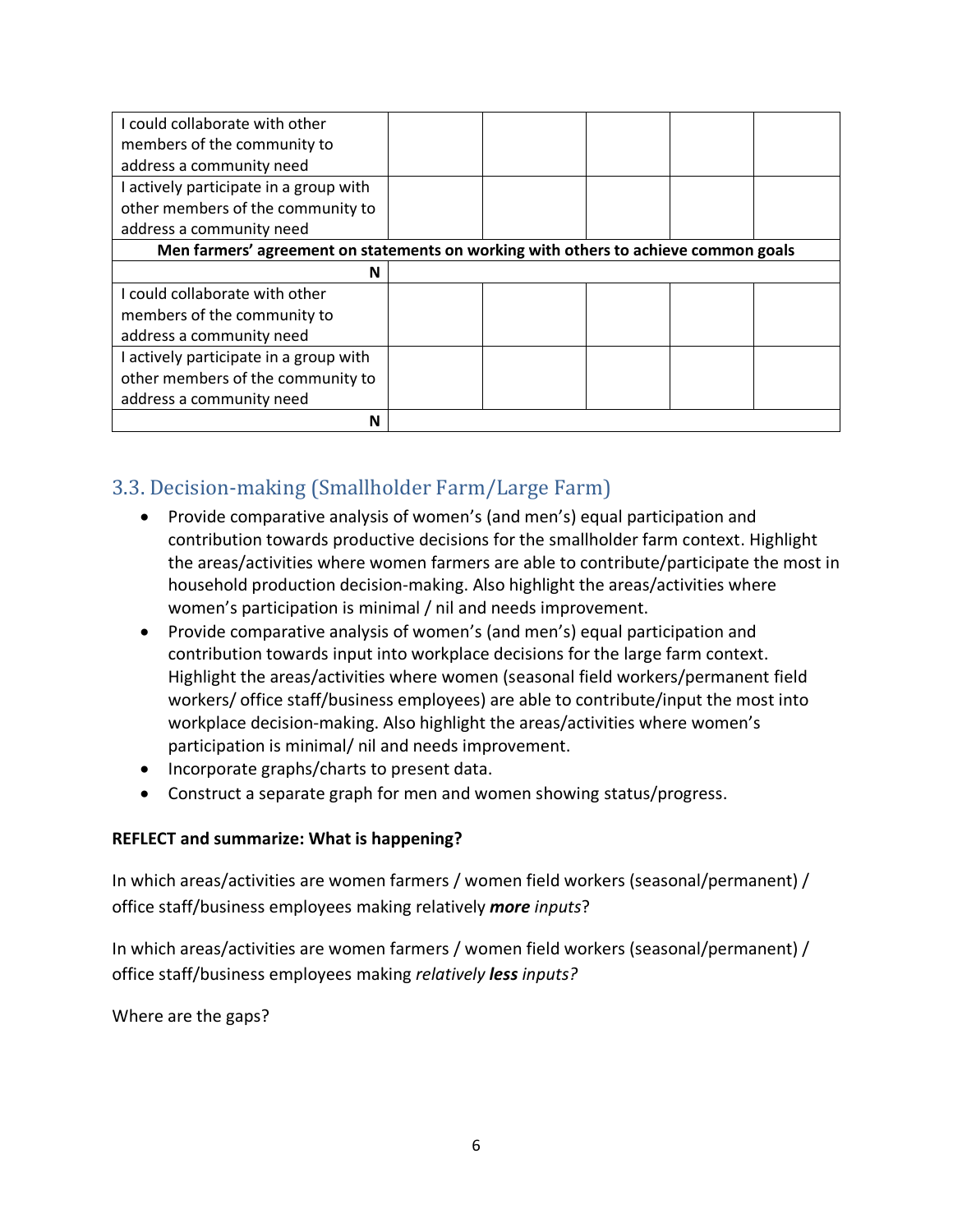What do Field Facilitators' (data collectors') NOTES tell you about *why* some areas/activities are progressing more than others? Refer to the 'Comments/observations' field of the "Feedback Data collection" section for specific examples to explain the broad trends.

| Female farmer                            |                                                         |                        | Male farmer |                   |
|------------------------------------------|---------------------------------------------------------|------------------------|-------------|-------------------|
|                                          |                                                         |                        | %           |                   |
| Farmers who are able to input into       |                                                         |                        |             |                   |
| productive decisions                     |                                                         |                        |             |                   |
|                                          | Women farmers' level of input into productive decisions |                        |             |                   |
|                                          | I make decision                                         | I make decision        |             | I am not involved |
|                                          | alone                                                   | jointly with a         |             | in the decision-  |
|                                          |                                                         | colleague/HH<br>member |             | making            |
| What to grow (cash/subsistence crops)    |                                                         |                        |             |                   |
| What to buy (seed selection, pesticides, |                                                         |                        |             |                   |
| fertilizers, irrigation systems,         |                                                         |                        |             |                   |
| machinery)                               |                                                         |                        |             |                   |
| When to conduct farming activities       |                                                         |                        |             |                   |
| (e.g. prepare land, sow seeds, apply     |                                                         |                        |             |                   |
| inputs)                                  |                                                         |                        |             |                   |
| When to harvest                          |                                                         |                        |             |                   |
| How to market (when and who to take      |                                                         |                        |             |                   |
| to market, and at what price)            |                                                         |                        |             |                   |
| N                                        |                                                         |                        |             |                   |
|                                          | Men farmers' level of input into productive decisions   |                        |             |                   |
| What to grow (cash/subsistence crops)    |                                                         |                        |             |                   |
| What to buy (seed selection, pesticides, |                                                         |                        |             |                   |
| fertilizers, irrigation systems,         |                                                         |                        |             |                   |
| machinery)                               |                                                         |                        |             |                   |
| When to conduct farming activities       |                                                         |                        |             |                   |
| (e.g. prepare land, sow seeds, apply     |                                                         |                        |             |                   |
| inputs)                                  |                                                         |                        |             |                   |
| When to harvest                          |                                                         |                        |             |                   |
| How to market (when and who to take      |                                                         |                        |             |                   |
| to market, and at what price)            |                                                         |                        |             |                   |
| N                                        |                                                         |                        |             |                   |

### **Decision-making, by sex of farmer (Smallholder Farm)**

### **Decision-making, by sex (Large Farm)**

|                                                 | Female | Male |  |  |
|-------------------------------------------------|--------|------|--|--|
|                                                 | %      |      |  |  |
| Workers/employees who are                       |        |      |  |  |
| able to input into productive                   |        |      |  |  |
| decisions                                       |        |      |  |  |
| Women's level of input into workplace decisions |        |      |  |  |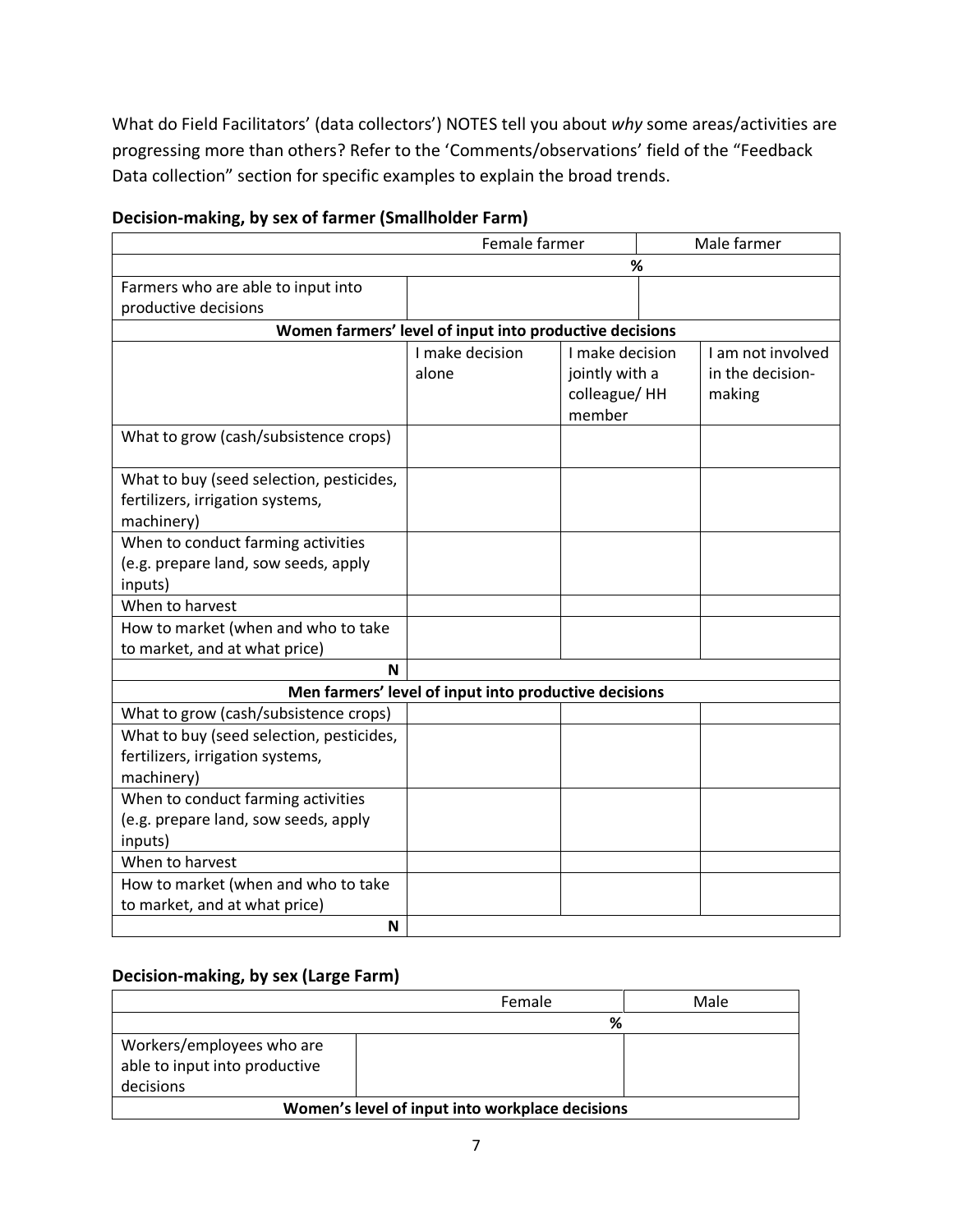|                                | Strongly<br>disagree | <b>Disagree</b>                               | Neither<br>agree or<br>disagree | Agree | Strongly<br>agree |
|--------------------------------|----------------------|-----------------------------------------------|---------------------------------|-------|-------------------|
| Make decisions about own work  |                      |                                               |                                 |       |                   |
| patterns                       |                      |                                               |                                 |       |                   |
| Share views and interests when |                      |                                               |                                 |       |                   |
| decisions are made in the      |                      |                                               |                                 |       |                   |
| workplace/about field          |                      |                                               |                                 |       |                   |
| worker/employee work           |                      |                                               |                                 |       |                   |
| patterns                       |                      |                                               |                                 |       |                   |
| Understand how decisions are   |                      |                                               |                                 |       |                   |
| made in the workplace/about    |                      |                                               |                                 |       |                   |
| field worker/employee work     |                      |                                               |                                 |       |                   |
| patterns                       |                      |                                               |                                 |       |                   |
| Women's views and interests    |                      |                                               |                                 |       |                   |
| are listened to when decisions |                      |                                               |                                 |       |                   |
| are made in the workplace/     |                      |                                               |                                 |       |                   |
| about field worker/employee    |                      |                                               |                                 |       |                   |
| work patterns                  |                      |                                               |                                 |       |                   |
| N                              |                      |                                               |                                 |       |                   |
|                                |                      | Men's level of input into workplace decisions |                                 |       |                   |
| Make decisions about own work  |                      |                                               |                                 |       |                   |
| patterns                       |                      |                                               |                                 |       |                   |
| Share views and interests when |                      |                                               |                                 |       |                   |
| decisions are made in the      |                      |                                               |                                 |       |                   |
| workplace/about field          |                      |                                               |                                 |       |                   |
| worker/employee work           |                      |                                               |                                 |       |                   |
| patterns                       |                      |                                               |                                 |       |                   |
| Understand how decisions are   |                      |                                               |                                 |       |                   |
| made in the workplace/about    |                      |                                               |                                 |       |                   |
| field worker/employee work     |                      |                                               |                                 |       |                   |
| patterns                       |                      |                                               |                                 |       |                   |
| Women's views and interests    |                      |                                               |                                 |       |                   |
| are listened to when decisions |                      |                                               |                                 |       |                   |
| are made in the workplace/     |                      |                                               |                                 |       |                   |
| about field worker/employee    |                      |                                               |                                 |       |                   |
| work patterns<br>N             |                      |                                               |                                 |       |                   |
|                                |                      |                                               |                                 |       |                   |

## 3.4. Control of Productive Assets (Smallholder Farm)/ Gender Equality Policy (Larger Farm)

• Provide comparative analysis of women's (and men's) level of control of productive assets and their gender equitable attitudes in smallholder farm types. Highlight the areas/assets which women own; are able to control; and/or have only access. Discuss the areas/assets which women have no/minimal ownership; control and access. What implications would these have on women's participation in the value chain?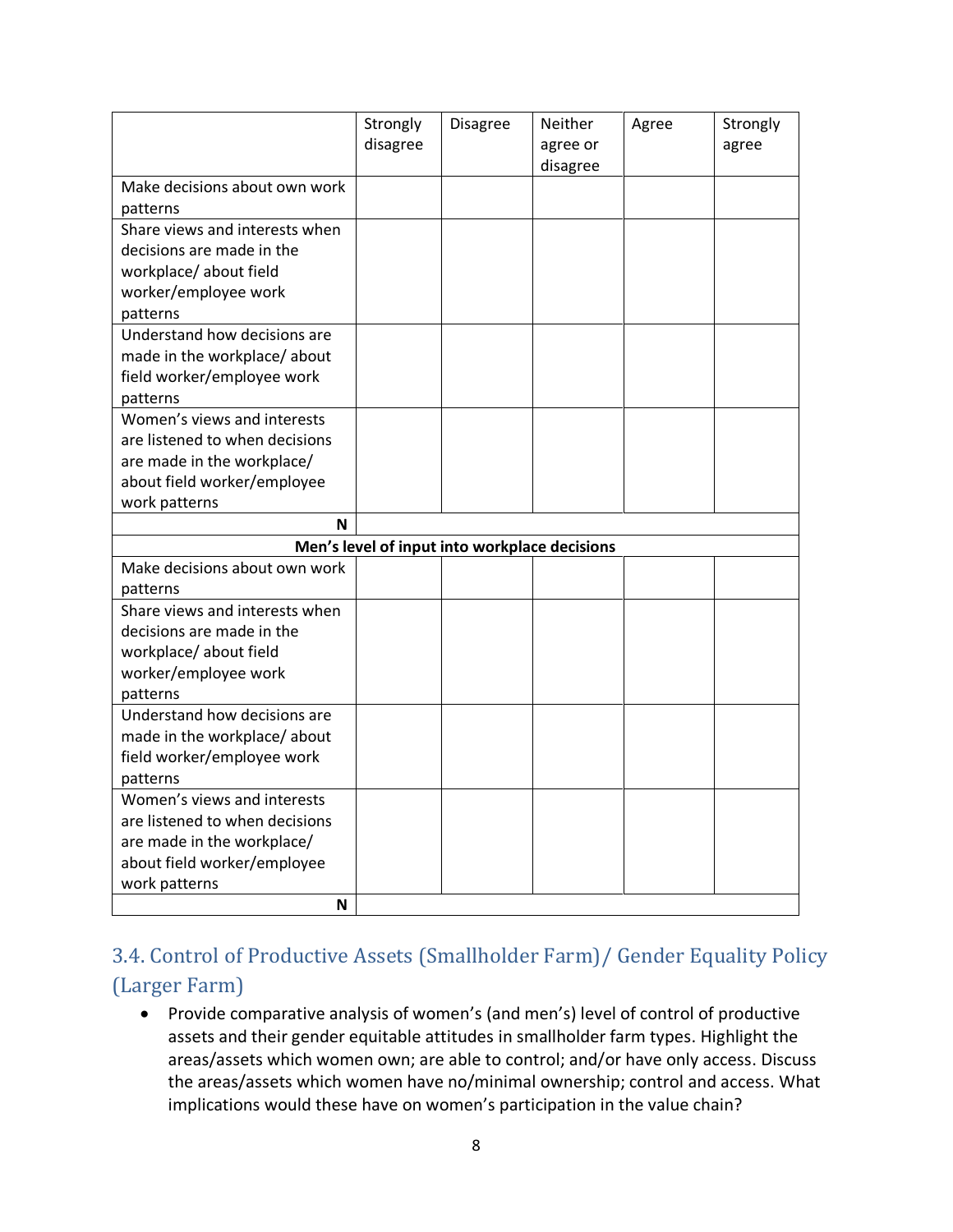- For the large farm types, assess whether there is any gender equality policy in place. Discuss and highlight the gender equality policies in place in the workplace that are identified through the assessment.
- Incorporate graphs/charts to present data.
- Construct graph showing comparative status/progress of women farmers and men farmers.

#### **REFLECT and summarize: What is happening?**

Assets that women farmers are owning/having control/have access *more.*

Assets that women farmers are owning/having control/have access *relatively less.*

Whether there are gender equality policies in the workplace.

Where are the gaps?

What do Field Facilitators' (data collectors') NOTES tell you about *why* some areas/activities are progressing more than others? Refer to the 'Comments/observations' field of the "Feedback Data collection" section for specific examples to explain the broad trends.

#### **3.4.1. Control of productive assets (Smallholder Farm)**

Women and men with ownership or control of productive assets

| <b>Female farmers</b>                                                           |              | Male farmers |           |        |
|---------------------------------------------------------------------------------|--------------|--------------|-----------|--------|
|                                                                                 |              |              | %         |        |
| Ownership or control of productive                                              |              |              |           |        |
| assets                                                                          |              |              |           |        |
| Women farmers with ownership or control of productive assets at household level |              |              |           |        |
|                                                                                 | agricultural | Household    | farm      | credit |
|                                                                                 | land         | income       | equipment |        |
| Own and control                                                                 |              |              |           |        |
| Do not own but can control                                                      |              |              |           |        |
| Only have access to                                                             |              |              |           |        |
| Have no control                                                                 |              |              |           |        |
| N                                                                               |              |              |           |        |
| Men farmers with ownership or control of productive assets                      |              |              |           |        |
| Own and control                                                                 |              |              |           |        |
| Do not own but can control                                                      |              |              |           |        |
| Only have access to                                                             |              |              |           |        |
| Have no control                                                                 |              |              |           |        |
| N                                                                               |              |              |           |        |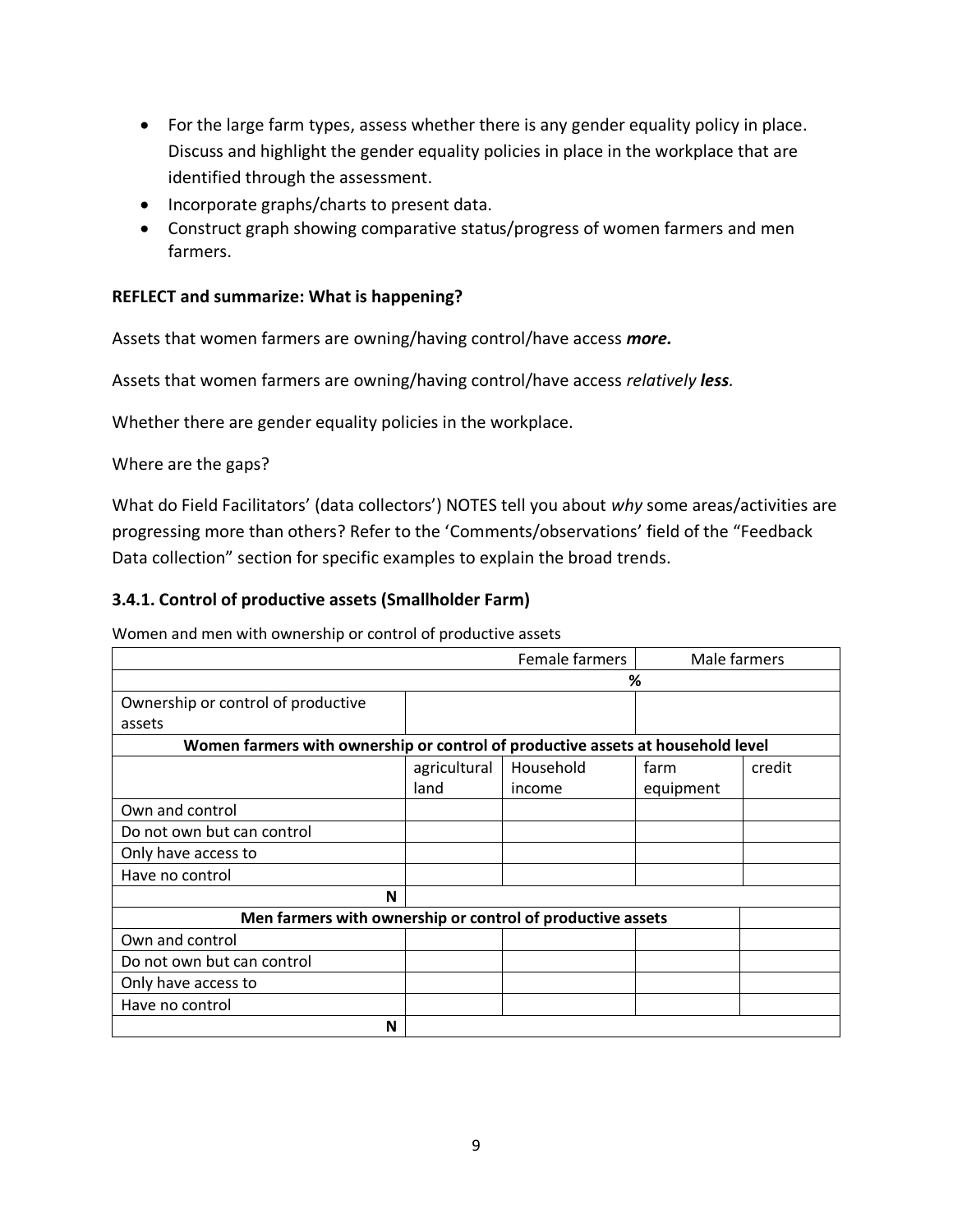### **3.4.2. Gender equality policy (Large Farm)**

Discuss whether there is a gender equality policy in the workplace. Include and discuss in detail the gender policies that are there in the workplace?

### **3.4.3. Gender equitable attitudes**

#### **Smallholder Farm:**

Socio-cultural norms and attitudes, by sex of farmer

|                                                                         | Female farmers |           |                 | Male farmers |           |                 |
|-------------------------------------------------------------------------|----------------|-----------|-----------------|--------------|-----------|-----------------|
|                                                                         | %              |           |                 |              |           |                 |
| Farmers expressing attitudes that                                       |                |           |                 |              |           |                 |
| support gender equitable control of                                     |                |           |                 |              |           |                 |
| economic assets                                                         |                |           |                 |              |           |                 |
| N                                                                       |                |           |                 |              |           |                 |
| Women with ownership or control of productive assets at household level |                |           |                 |              |           |                 |
|                                                                         | Agree          | Partially | <b>Disagree</b> | Agree        | Partially | <b>Disagree</b> |
|                                                                         |                | agree     |                 |              | agree     |                 |
| Women should have a say in                                              |                |           |                 |              |           |                 |
| important production decisions                                          |                |           |                 |              |           |                 |
| Husband and wife should decide                                          |                |           |                 |              |           |                 |
| together about use of savings in                                        |                |           |                 |              |           |                 |
| production/ business                                                    |                |           |                 |              |           |                 |
| Husband and wife should decide                                          |                |           |                 |              |           |                 |
| together about use of credit in                                         |                |           |                 |              |           |                 |
| production/ business                                                    |                |           |                 |              |           |                 |
| Women should be able to have                                            |                |           |                 |              |           |                 |
| ownership of land                                                       |                |           |                 |              |           |                 |
| Women should have a say in                                              |                |           |                 |              |           |                 |
| investments for farm equipment                                          |                |           |                 |              |           |                 |
| N                                                                       |                |           |                 |              |           |                 |

### **Large Farm:**

|                                                                   | Female   |                 |                | Male  |          |
|-------------------------------------------------------------------|----------|-----------------|----------------|-------|----------|
|                                                                   | %        |                 |                |       |          |
| Workers and employees who                                         |          |                 |                |       |          |
| demonstrate gender equitable                                      |          |                 |                |       |          |
| attitudes in the workplace                                        |          |                 |                |       |          |
| Women field workers (seasonal and permanent) and office employees |          |                 |                |       |          |
|                                                                   | Strongly | <b>Disagree</b> | <b>Neither</b> | Agree | Strongly |
|                                                                   | disagree |                 | agree or       |       | agree    |
|                                                                   |          |                 | disagree       |       |          |
| Women can do all the same jobs                                    |          |                 |                |       |          |
| that men can do in this                                           |          |                 |                |       |          |
| workplace                                                         |          |                 |                |       |          |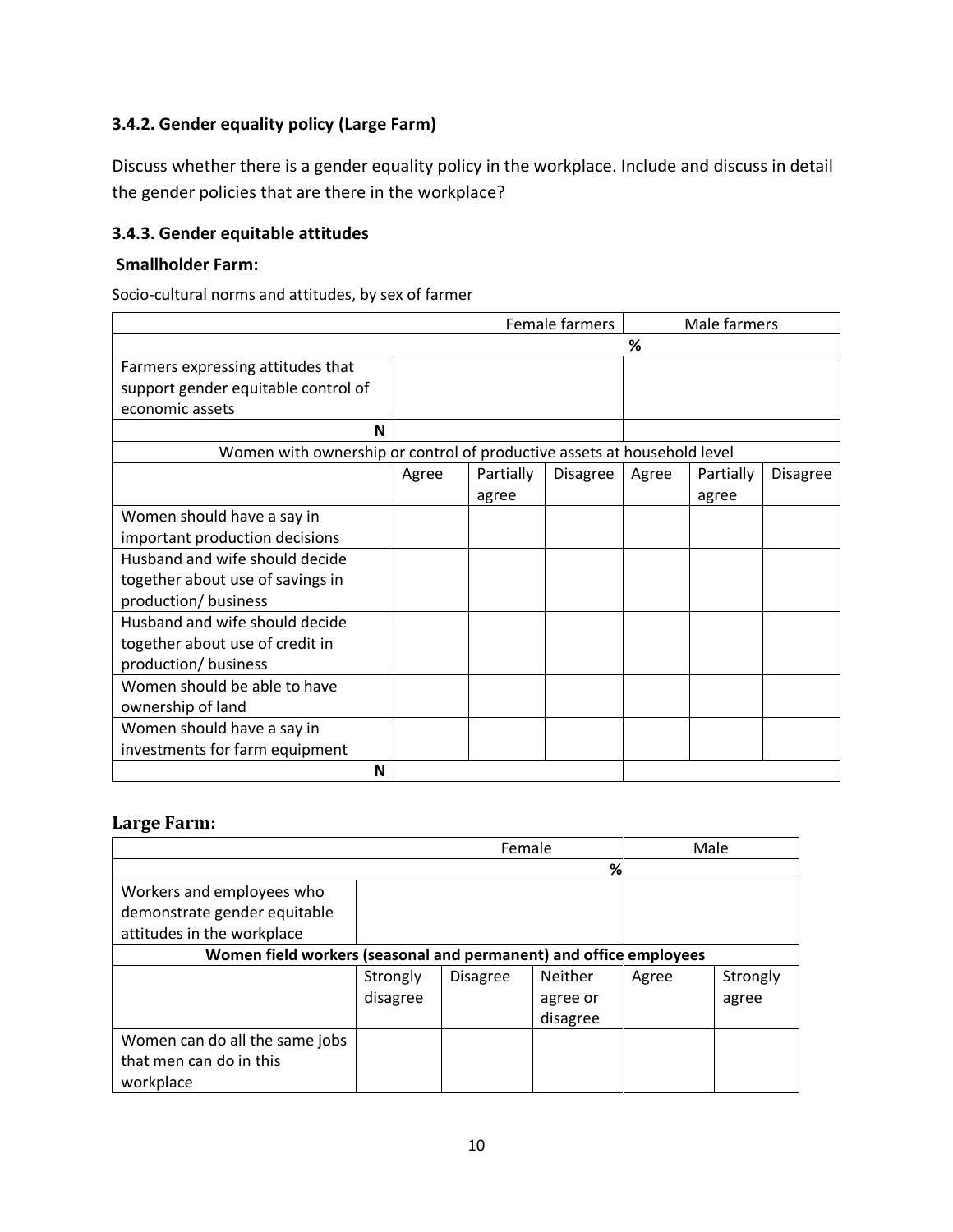| Women are capable of being                                      |  |  |  |
|-----------------------------------------------------------------|--|--|--|
| effective supervisors/managers/                                 |  |  |  |
| team leaders in the workplace                                   |  |  |  |
| Women and men have the same                                     |  |  |  |
| opportunities for seasonal work                                 |  |  |  |
|                                                                 |  |  |  |
| in the workplace (only for                                      |  |  |  |
| seasonal field workers)                                         |  |  |  |
| Women and men have the same                                     |  |  |  |
| job and promotion                                               |  |  |  |
| opportunities in this workplace                                 |  |  |  |
| (only for permanent field                                       |  |  |  |
| workers and office employees)                                   |  |  |  |
| N                                                               |  |  |  |
| Men field workers (seasonal and permanent) and office employees |  |  |  |
| Women can do all the same jobs                                  |  |  |  |
| that men can do in this                                         |  |  |  |
| workplace                                                       |  |  |  |
| Women are capable of being                                      |  |  |  |
| effective supervisors/managers/                                 |  |  |  |
| team leaders in the workplace                                   |  |  |  |
| Women and men have the same                                     |  |  |  |
| opportunities for seasonal work                                 |  |  |  |
| in the workplace (only for                                      |  |  |  |
| seasonal field workers)                                         |  |  |  |
| Women and men have the same                                     |  |  |  |
| job and promotion                                               |  |  |  |
| opportunities in this workplace                                 |  |  |  |
| (only for permanent field                                       |  |  |  |
| workers and office employees)                                   |  |  |  |
| N                                                               |  |  |  |

## 3.5. Women Farmers' Participation in Formal and Informal Groups (Smallholder Farm)

Women farmers' participation in formal and informal groups

|                                                    | %                   |
|----------------------------------------------------|---------------------|
| Women farmers participating in formal and informal |                     |
| groups                                             |                     |
| N                                                  |                     |
|                                                    |                     |
| Type of group                                      | % women farmers who |
|                                                    | are active members  |
|                                                    |                     |
| Producer's group                                   |                     |
| Credit or microfinance group                       |                     |
| Trade or cooperatives association                  |                     |
| Religious group                                    |                     |